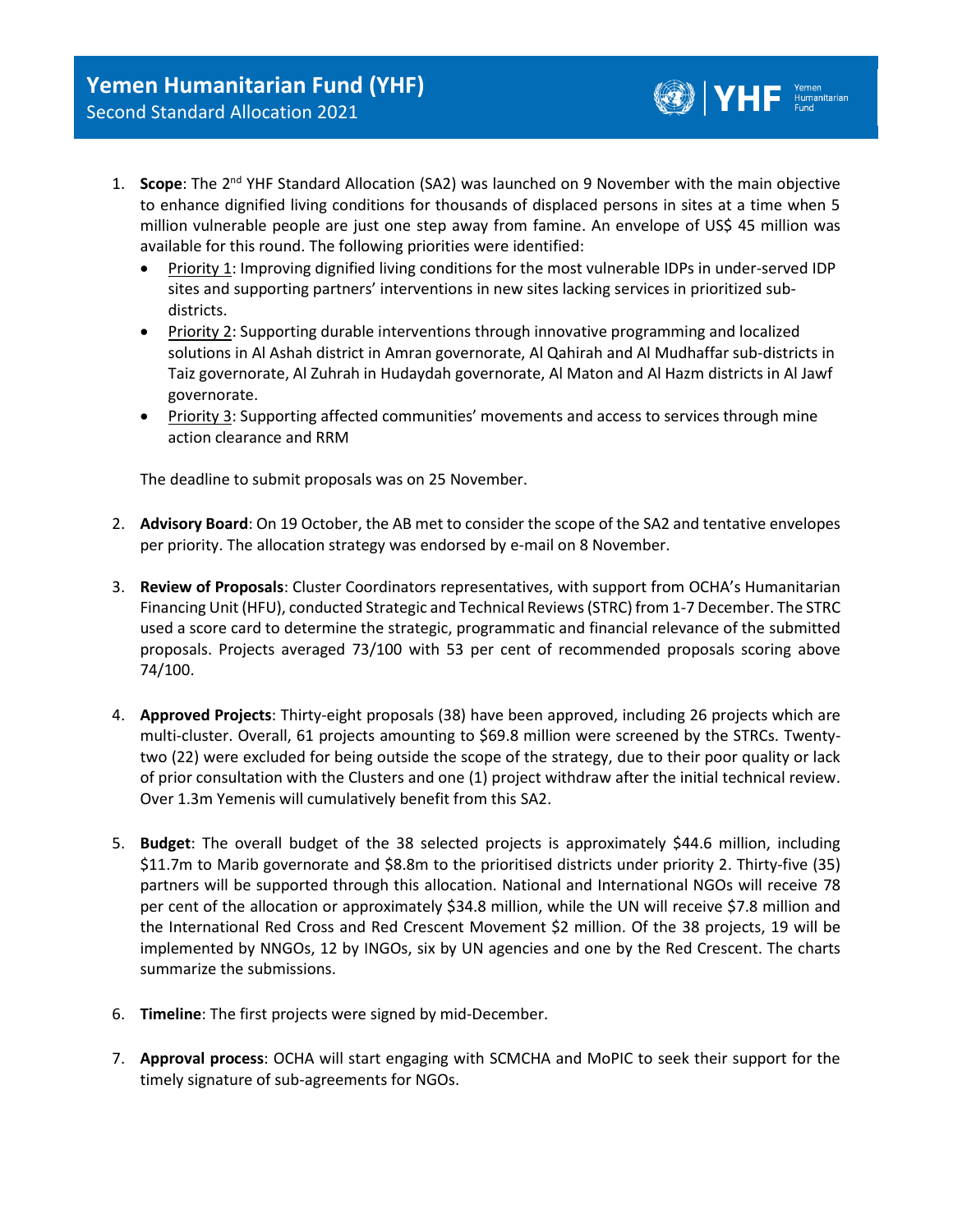



## **1. Budget per cluster**

### **2. Detailed overview per cluster**

|             | <b>Total amount</b> | # projects with multi-<br>cluster components |
|-------------|---------------------|----------------------------------------------|
| <b>RRM</b>  | \$<br>1,535,005     | 3                                            |
| Nutrition   | \$<br>1,951,104     | 6                                            |
| <b>CCM</b>  | \$<br>2,709,126     | 5                                            |
| <b>FSA</b>  | \$<br>3,045,329     | 5                                            |
| Education   | \$<br>3,917,788     | 11                                           |
| Protection  | \$<br>6,665,676     | 14                                           |
| Shelter     | \$<br>6,745,538     | 12                                           |
| Health      | \$<br>7,401,157     | 14                                           |
| <b>WASH</b> | \$<br>10,619,625    | 16                                           |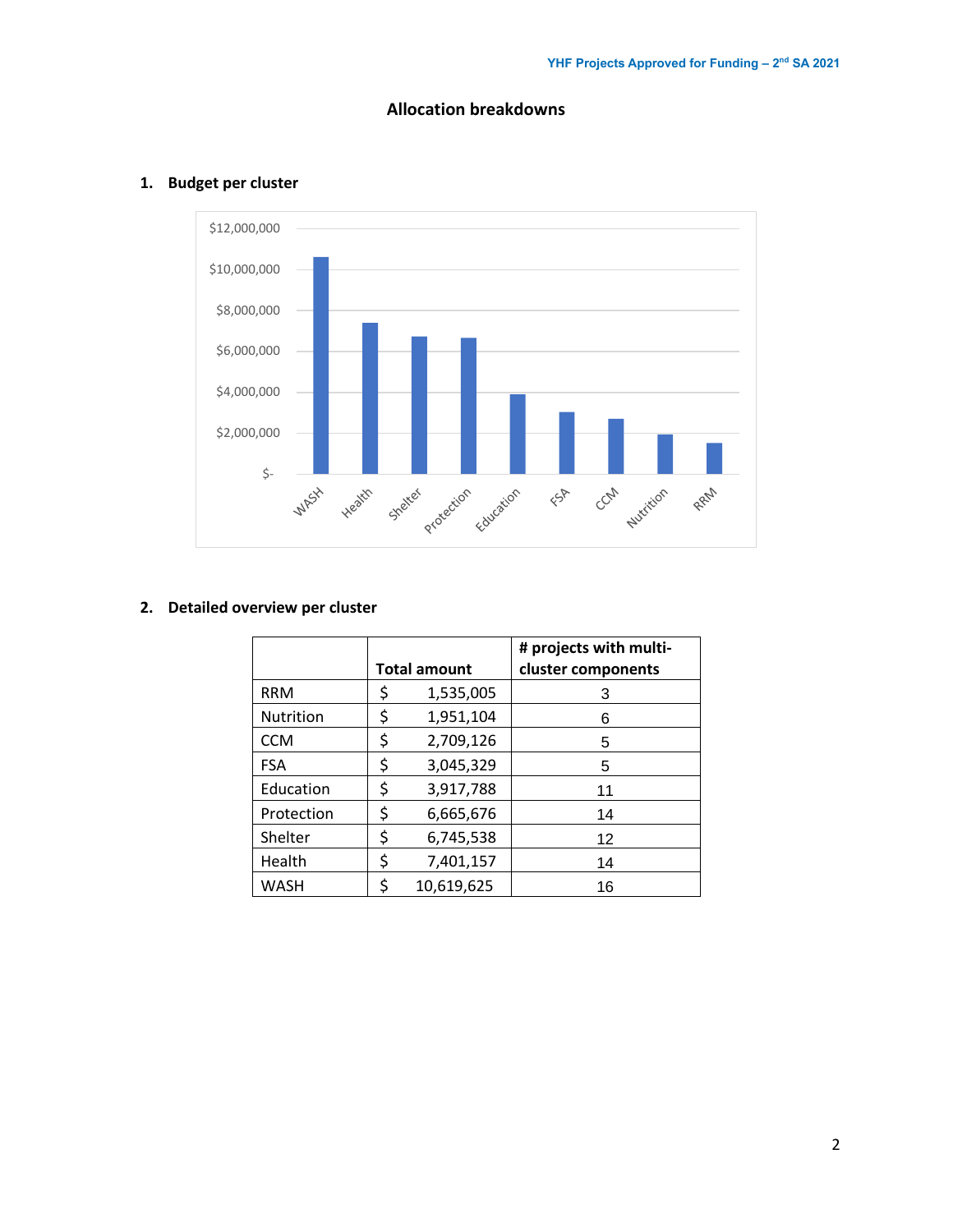

### **3. Number of projects per cluster**

#### **4. Allocation breakdown per partner**

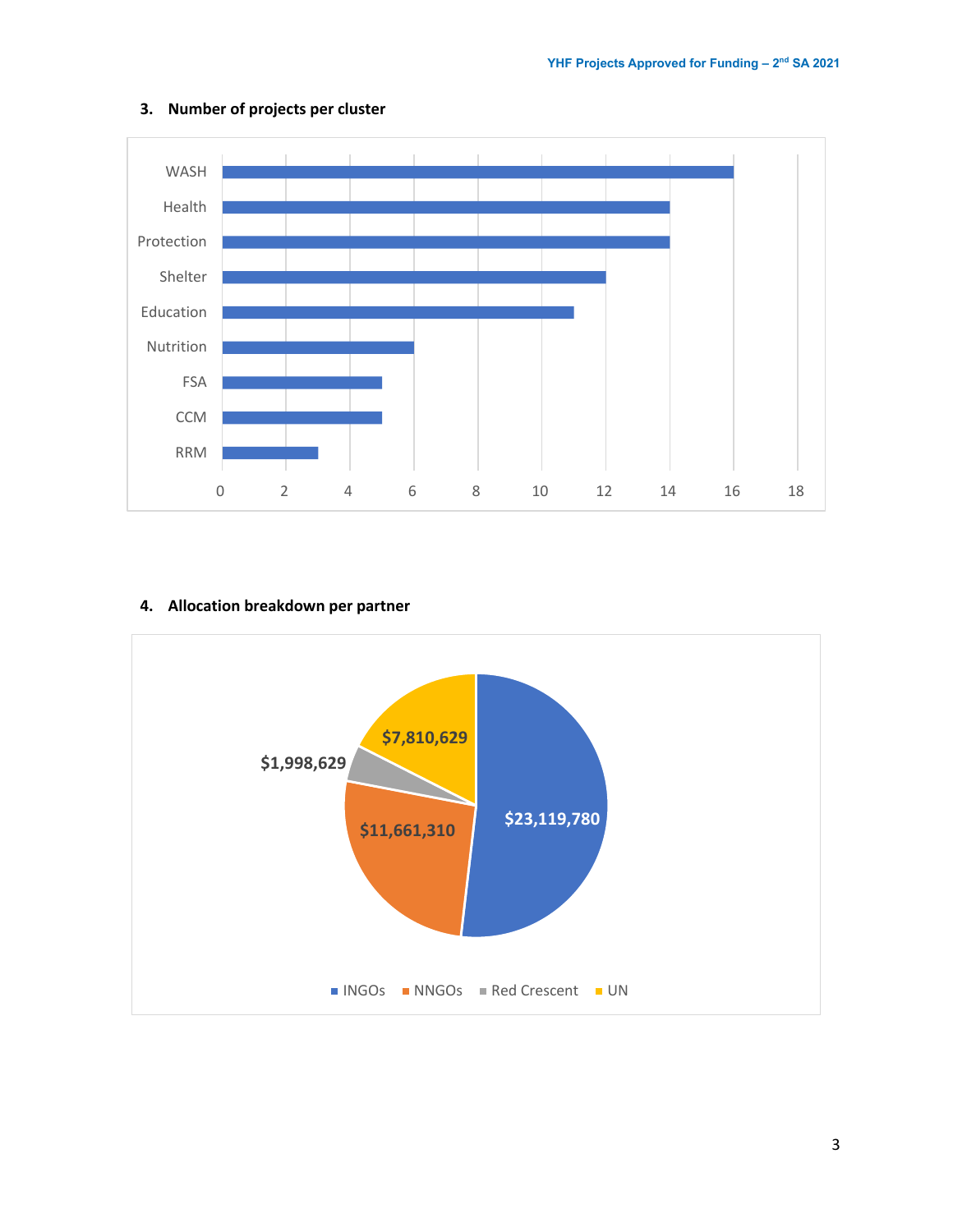## **5. Project breakdown per partner type**

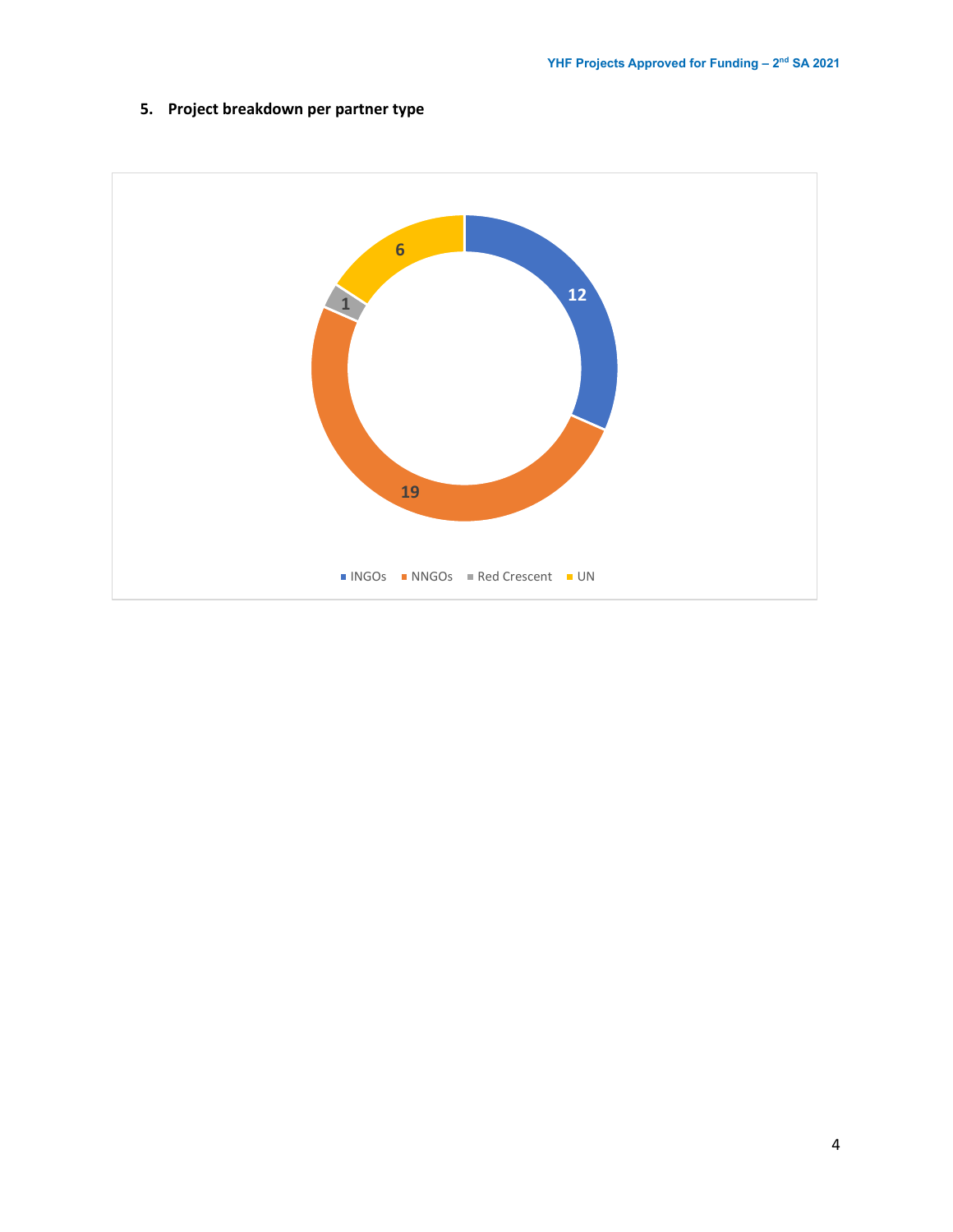# **Detailed information on the 38 projects approved under the SA2 2021**

| <b>Single Cluster</b>             | Organiza<br>tion | <b>Project title</b>                                                                                                                                                                                                                                                                                                   | <b>Durati</b><br>on      | <b>Budget</b>  | <b>Location</b>                                                                                                                             | <b>Benefi</b><br>ciaries |
|-----------------------------------|------------------|------------------------------------------------------------------------------------------------------------------------------------------------------------------------------------------------------------------------------------------------------------------------------------------------------------------------|--------------------------|----------------|---------------------------------------------------------------------------------------------------------------------------------------------|--------------------------|
| Health                            | <b>ADRA</b>      | Enhanced Access to Health Services for the Most Vulnerable in Al-<br>Hazem and Barat Al-Anan in Al-Jawf (Priority 1)                                                                                                                                                                                                   | 12<br>Months             | \$943,080.22   | Al Jawf > Al Hazm; Al Jawf > Bart Al Anan                                                                                                   | 80000                    |
| Shelter/Non-food<br>items         | Altwasul         | Shelter and NFIs assistance for Displaced and Vulnerable families<br>affected by Conflict in Hudaydah Governorate, Al Khawkhah district/<br>priority 1                                                                                                                                                                 | 10<br>Months             | \$500,090.72   | Al Hudaydah > Al Khawkhah                                                                                                                   | 6000                     |
| Camp Coordination /<br>Management | <b>GWQ</b>       | Site Management and Coordination to Enhance dignified living<br>condition for IDPs in Hosting Sites in Al Mukha District, Governorate<br>of Taiz $-$ priority 1                                                                                                                                                        | 11<br><b>Months</b>      | \$242,531.55   | Taizz > Al Mukha                                                                                                                            | 6318                     |
| Protection                        | <b>DRC</b>       | Priority 3<br>Improving conflict and displacement affected communities' (host and<br>displaced) movements and access to services through mine action<br>interventions on the West Coast (Taiz (Mawsa, Mocha, Dhubab) and<br>Al-Hudaydah (Al Khokha, Al Omaisy, Al Dawbalah, Hays and Tuhaita)).                        | 12<br>Months             | \$579,308.15   | Taizz > Al Mukha; Taizz > Dhubab; Taizz ><br>Mawza; Al Hudaydah > Al Khawkhah > Al-<br>Khoukhah; Al Hudaydah > Al Khawkhah > Al-<br>Dhahyah | 3940                     |
|                                   | <b>HALO</b>      | Multi-task mine action response: survey, clearance, EOD, and risk<br>education in Jabal Habashi, Al-Mudhaffar, Al-Qahirah and Salah<br>districts - Taiz governorate to protect lives and livelihoods for<br>vulnerable conflict-affected communities under Priority 3                                                  | 12<br><b>Months</b>      | \$830,000.00   | Taizz > Al Qahirah; Taizz > Al Mudhaffar;<br>Taizz > Jabal Habashy; Taizz > Salh                                                            | 11000                    |
|                                   | HI               | Integrated response to improve dignified living conditions through<br>specialized protection services needs for vulnerable persons, including<br>persons with disabilities and/or injuries, affected by the conflict in IDP<br>camps and host communities in Al Hodeidah and Ta'iz governorates,<br>Yemen (priority 1) | 12<br><b>Months</b>      | \$1,540,000.00 | Al Hudaydah > Al Khawkhah; Al Hudaydah ><br>Az Zuhrah; Taizz > Al Mukha                                                                     | 4800                     |
|                                   | <b>INTERSOS</b>  | Priority 1: Integrated emergency protection response for the most<br>vulnerable conflict-affected people in Jabal Habashi (Taiz) and Ataq<br>(Shabwa), Yemen                                                                                                                                                           | 12<br><b>Months</b>      | \$1,147,134.18 | Taizz > Jabal Habashy; Shabwah > Ataq                                                                                                       | 11390                    |
| Education                         | <b>SDHGF</b>     | Emergency education support to IDPs & Most Affected Host<br>Communities students in AlMukha District in Taiz Governorate -<br>Yemen. (Priority 1)                                                                                                                                                                      | 8<br>Months<br>1 Days    | \$199,579.50   | Taizz > Al Mukha                                                                                                                            | 2486                     |
|                                   | <b>TYF</b>       | Education Interventions among the most Affected IDPs and host<br>communities in Jabal Habashi District in Taiz Governorate. (Priority 1)                                                                                                                                                                               | 12<br><b>Months</b>      | \$179,532.95   | Taizz > Jabal Habashy                                                                                                                       | 5394                     |
| Rapid Response<br>Mechanism       | <b>UNFPA</b>     | Enrollment, Pre-positioning, Distribution of RRM kits to newly<br>displaced persons of Marib, Shabwah, AlBayda, AlJawf, Mukalla and its<br>surrounding Governorates- under priority III                                                                                                                                | $\overline{4}$<br>Months | \$499,904.00   | Al Bayda > Al Bayda City; Al Jawf > Al Hazm;<br>Hadramaut > Sayun; Marib > Marib City;<br>Sana'a > Bani Dhabyan; Shabwah > Ataq             | 70000                    |
|                                   | <b>UNICEF</b>    | Pre-positioning, Distribution of RRM kits to newly displaced persons of<br>Marib, Shabwah, AlBayda, AlJawf, Mukalla and its surrounding<br>Governorates (Priority 3).                                                                                                                                                  | 4<br>Months              | \$535,018.19   | Al Bayda > Al Bayda City; Al Jawf > Al Hazm;<br>Amanat Al Asimah > Bani Al Harith; Marib >                                                  | 112000                   |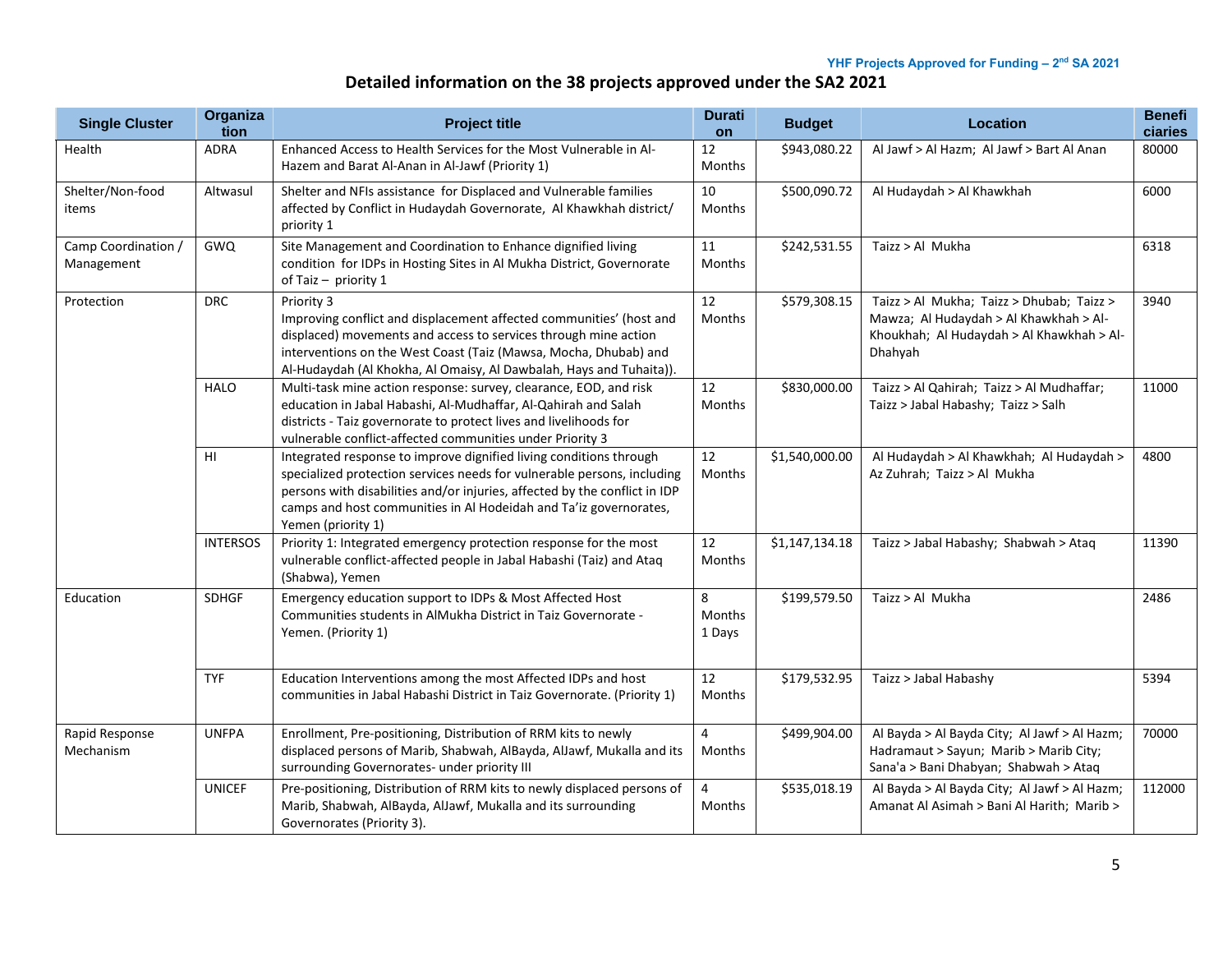|                      |              | YHF Projects Approved for Funding - 2 <sup>nd</sup> SA 2021                                                                                   |                                 |                |                                                                                           |               |
|----------------------|--------------|-----------------------------------------------------------------------------------------------------------------------------------------------|---------------------------------|----------------|-------------------------------------------------------------------------------------------|---------------|
|                      |              |                                                                                                                                               |                                 |                | Marib; Shabwah > Ataq; Hadramaut >                                                        |               |
|                      |              |                                                                                                                                               |                                 |                | Sayun                                                                                     |               |
|                      |              |                                                                                                                                               |                                 |                |                                                                                           |               |
|                      | <b>WFP</b>   | Enrollment, Pre-positioning, Distribution of RRM kits (IRR) to newly<br>displaced persons of Marib, Shabwah, AlBayda, AlJawf, Mukalla and its | $\overline{4}$<br><b>Months</b> | \$500,083.23   | Al Bayda > Al Bayda City; Al Jawf > Al Hazm;<br>Hadramaut > Sayun; Sana'a > Bani Dhabyan; | 105000        |
|                      |              | surrounding Governorates- under priority III                                                                                                  |                                 |                | Shabwah > Ataq; Marib > Marib City                                                        |               |
| <b>Multi-Cluster</b> | Organiza     |                                                                                                                                               | <b>Durati</b>                   |                |                                                                                           | <b>Benefi</b> |
| projects             | tion         | <b>Project title</b>                                                                                                                          | on                              | <b>Budget</b>  | <b>Location</b>                                                                           | ciaries       |
| Camp Coordination /  | AOBWC        | Under priority (1): Improve living conditions for IDPs in hosting sites                                                                       | 10                              | \$315,896.31   | Taizz > Dhubab                                                                            | 931           |
| Management (21%),    |              | through provision of integrated site management and coordination,                                                                             | <b>Months</b>                   |                |                                                                                           |               |
| Shelter/Non-food     |              | transitional shelters and non-food items in Al Majilia and Al Sakahah                                                                         |                                 |                |                                                                                           |               |
| items (79%)          |              | IDPs hosting sites, Dhubab district within Taizz governorate.                                                                                 |                                 |                |                                                                                           |               |
| Shelter/Non-food     | <b>BCFHD</b> | Rehabilitation of the damaged Houses of the Vulnerable People                                                                                 | 8                               | \$200,007.61   | Taizz > Al Mudhaffar                                                                      | 308           |
| items (85%),         |              | (Priority 2) - linking with livelihood support to empower the target HH                                                                       | Months                          |                |                                                                                           |               |
| Protection (15%)     |              | in Al-Mudhaffar district- Taizz Governorate.                                                                                                  |                                 |                |                                                                                           |               |
| Food Security and    | CARE         | Supporting conflict-affected and vulnerable people for their                                                                                  | 12                              | \$1,634,474.49 | Amran > Al Ashah; Al Hudaydah > Az                                                        | 39000         |
| Agriculture (60%),   |              | sustainable local reintegration through integrated and durable                                                                                | Months                          |                | Zuhrah                                                                                    |               |
| Water, Sanitation    |              | solutions in Amran (Al asha district) and Hodeidah (Al Zuhra district)                                                                        |                                 |                |                                                                                           |               |
| and Hygiene (40%)    |              | Governorates in Yemen (Under Priority 2)                                                                                                      |                                 |                |                                                                                           |               |
| Health (50%),        | DEEM         | Supporting Integrated Health and Protection durable intervention for                                                                          | 12                              | \$249,901.05   | Taizz > Al Mudhaffar                                                                      | 24746         |
| Protection (50%)     |              | vulnerable people in Al-Mudhafar district of Taizz                                                                                            | Months                          |                |                                                                                           |               |
|                      |              | governorate(priority-2)                                                                                                                       |                                 |                |                                                                                           |               |
| Camp Coordination /  | <b>DRC</b>   | Provision of Integrated Multi-Sectoral Intervention to Improve                                                                                | 12                              | \$7,281,287.27 | Taizz > Jabal Habashy; Marib > Marib;                                                     | 78448         |
| Management           |              | Dignified Living Conditions for Vulnerable Internally Displaced Persons                                                                       | <b>Months</b>                   |                | Marib > Marib City; Al Hudaydah > Hays; Al                                                |               |
| (15.6%), Water,      |              | in Al Hodeydah, Marib, and Taiz Governorates (Priority 1)                                                                                     |                                 |                | Hudaydah > At Tuhayat; Al Hudaydah > Al                                                   |               |
| Sanitation and       |              |                                                                                                                                               |                                 |                | Khawkhah                                                                                  |               |
| Hygiene (29.1%),     |              |                                                                                                                                               |                                 |                |                                                                                           |               |
| Shelter/Non-food     |              |                                                                                                                                               |                                 |                |                                                                                           |               |
| items (32.1%),       |              |                                                                                                                                               |                                 |                |                                                                                           |               |
| Protection (12.6%),  |              |                                                                                                                                               |                                 |                |                                                                                           |               |
| Education (10.6%)    |              |                                                                                                                                               |                                 |                |                                                                                           |               |
| Health (50%),        | <b>FMF</b>   | Integrated Health, Nutrition, C4D, and Protection services to internally                                                                      | 12                              | \$484,923.83   | Taizz > Dhubab                                                                            | 11764         |
| Nutrition (30%),     |              | displaced people in Dhubab district in Taiz governorate (Priority 1)                                                                          | <b>Months</b>                   |                |                                                                                           |               |
| Protection (20%)     |              |                                                                                                                                               |                                 |                |                                                                                           |               |
| Water, Sanitation    | <b>HUMAN</b> | Provision of integrated WASH, Health, and Protection minimum                                                                                  | 9                               | \$749,999.01   | Hadramaut > Ash Shihr; Shabwah > Ataq                                                     | 125800        |
| and Hygiene (45%),   |              | services package for the most vulnerable IDPs in newly emerged IDP                                                                            | Months                          |                |                                                                                           |               |
| Health (30%),        |              | sites in two districts in Hadramawt & Shabwah governorates (priority                                                                          |                                 |                |                                                                                           |               |
| Protection (25%)     |              | 1)                                                                                                                                            |                                 |                |                                                                                           |               |
| Health (70%),        | <b>IMC</b>   | Integrated health and nutrition response to IDPs at Al Mukha district                                                                         | 12                              | \$1,545,833.17 | Taizz > Al Mukha                                                                          | 41526         |
| Nutrition (30%)      |              | (Priority 1)                                                                                                                                  | Months                          |                |                                                                                           |               |
|                      |              |                                                                                                                                               |                                 |                |                                                                                           |               |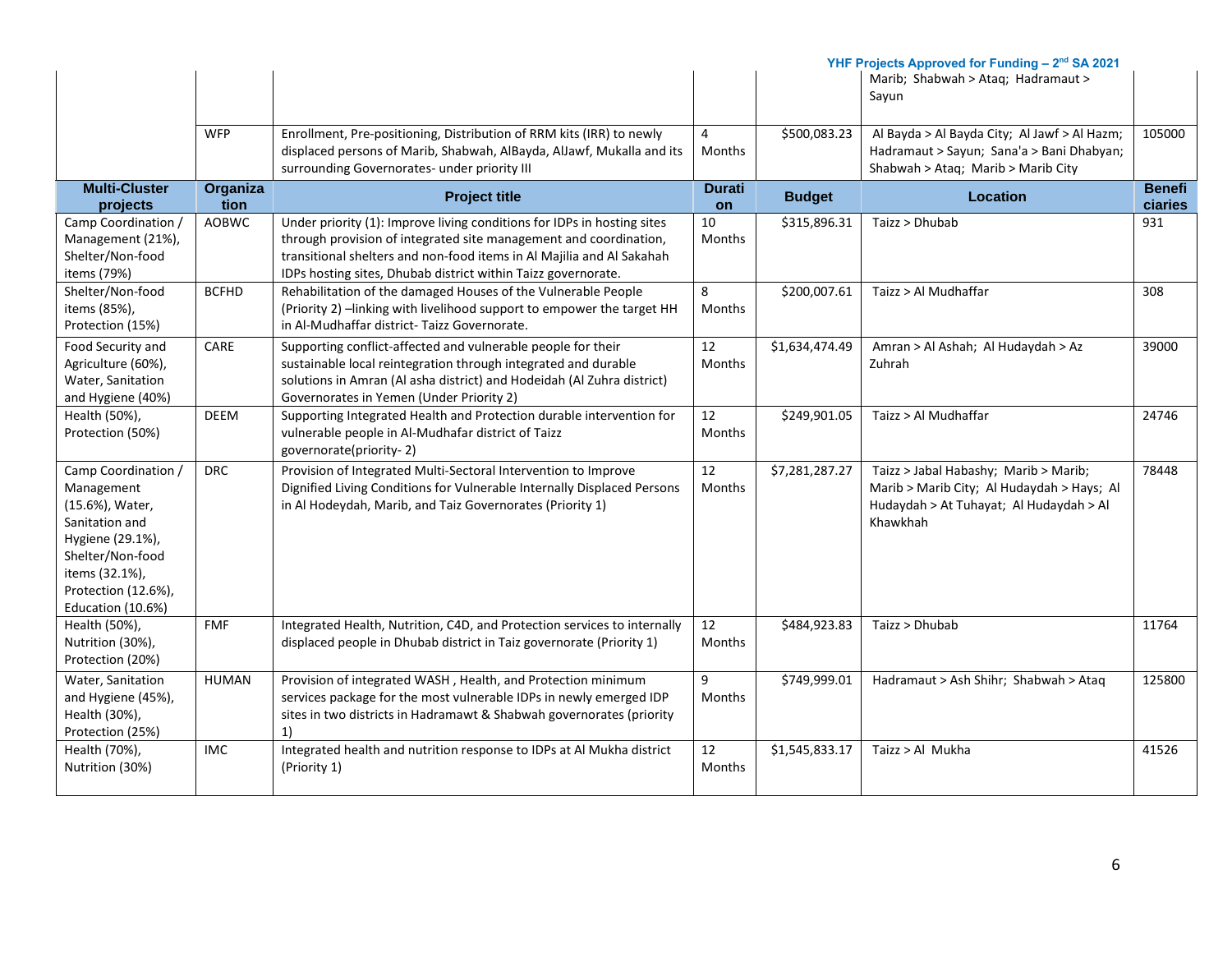| Camp Coordination /<br>Management (24%),<br>Health (18%),<br>Protection (17%),<br>Water, Sanitation<br>and Hygiene (41%)                | <b>IOM</b>   | Multisectoral humanitarian assistance to IDP sites in Al Khukhah<br>district, Al Hodeidah Governorate, Yemen, Priority 1                                                                                                                                                                                                                               | 12<br>Months        | \$3,803,000.03 | YHF Projects Approved for Funding - 2 <sup>nd</sup> SA 2021<br>Al Hudaydah > Al Khawkhah  | 33312 |
|-----------------------------------------------------------------------------------------------------------------------------------------|--------------|--------------------------------------------------------------------------------------------------------------------------------------------------------------------------------------------------------------------------------------------------------------------------------------------------------------------------------------------------------|---------------------|----------------|-------------------------------------------------------------------------------------------|-------|
| Food Security and<br>Agriculture (60%),<br>Water, Sanitation<br>and Hygiene (40%)                                                       | <b>LMMPO</b> | Provision of Integrated Food & WASH assistance to IDP households<br>living in IDP sites in Rub Al Sham sub district of Al Zuhra district, Al<br>Hodeida (Priority 1)                                                                                                                                                                                   | 10<br>Months        | \$492,386.82   | Al Hudaydah > Az Zuhrah                                                                   | 2304  |
| Food Security and<br>Agriculture (60%),<br>Education (40%)                                                                              | <b>MFD</b>   | Provision of integrated live-saving emergency food and Educational<br>assistance and improving dignified living conditions to the most<br>vulnerable IDPs in under-served IDP sites in Ataq district of Shabwah<br>governorate (Priority 1)                                                                                                            | 12<br>Months        | \$688,050.87   | Shabwah > Ataq                                                                            | 4200  |
| Health (30%),<br>Nutrition (5%),<br>Water, Sanitation<br>and Hygiene (30%),<br>Education (24%),<br>Shelter/Non-food<br>items (11%)      | <b>NFDHR</b> | Emergency Integrated Life-Saving Response In Health, Nutrition,<br>Education, WASH, And Shelter / NFIs to IDPs And Conflict-Affected<br>Communities In Majzar, Rahbah and Mahilyah Districts of Marib<br>Governorate 2022 [Priority 1]                                                                                                                 | 12<br>Months        | \$2,284,375.01 | Marib > Mahliyah; Marib > Majzar; Marib ><br>Rahabah                                      | 31244 |
| Water, Sanitation<br>and Hygiene (60%),<br>Education (20%),<br>Shelter/Non-food<br>items (20%)                                          | <b>NFDHR</b> | Emergency Integrated Life-Saving Response In WASH, Education, and<br>Shelter to IDPs And Conflict-Affected Communities At Bayt Al-Faqih<br>District, Al Hodeidah Governorate-2022 [Priority 1]                                                                                                                                                         | 12<br>Months        | \$1,480,000.00 | Al Hudaydah > Bayt Al Faqiah                                                              | 30501 |
| Shelter/Non-food<br>items (37%), Water,<br>Sanitation and<br>Hygiene (25%),<br>Protection (10%),<br>Education (28%)                     | <b>NRC</b>   | (Priority 2): Provision of integrated durable interventions to<br>displacement-affected communities in Amran, Taizz, and Al Hodiedah<br>through rehabilitation of local infrastructure and reintegration of IDP<br>returnees.                                                                                                                          | 12<br>Months        | \$3,130,430.58 | Amran > Al Ashah; Al Hudaydah > Az<br>Zuhrah; Taizz > Al Qahirah; Taizz > Al<br>Mudhaffar | 65037 |
| Water, Sanitation<br>and Hygiene (50%),<br>Food Security and<br>Agriculture (40%),<br>Protection (10%)                                  | <b>OXFAM</b> | Priority 1: Provision of safe and comprehensive WASH, FSL, and<br>Protection response to cover the basic needs and increase dignified<br>living conditions in the under-served IDP sites and crises-affected<br>communities in Marib district.                                                                                                         | 12<br>Months        | \$1,999,454.30 | Marib > Marib                                                                             | 14074 |
| Camp Coordination /<br>Management (24%),<br>Health (27%),<br>Shelter/Non-food<br>items (32%), Water,<br>Sanitation and<br>Hygiene (17%) | PAH          | Integrated multi-sectoral assistance in CCCM, Health, WASH and<br>Shelter sectors to 16,369 internally displaced girls, boys, women and<br>men (IDPs) in Al Arsh site (Al Ashraf sub-district), Ereq Al Jalal (Aal Jalal<br>sub-district) and Al Akrameh and Almurraf sites (in Aal Shabwan sub-<br>district) in Marib governorate, Yemen (Priority 1) | 12<br><b>Months</b> | \$1,259,292.35 | Marib > Marib                                                                             | 32350 |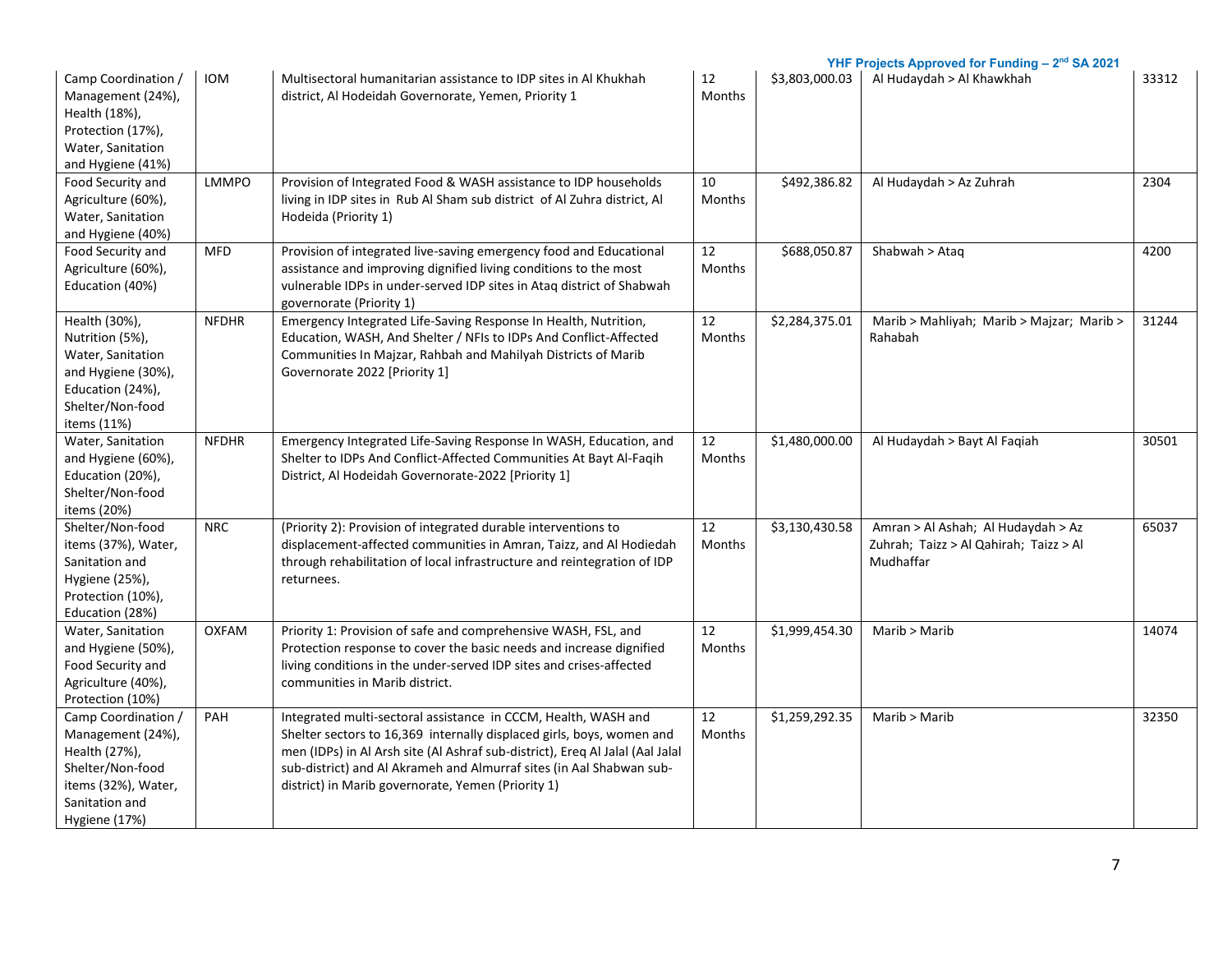|                                                                                                                 |             |                                                                                                                                                                                                                                                                       |                           |                | YHF Projects Approved for Funding - 2 <sup>nd</sup> SA 2021                                                                                                                                                                                                                                                                                                                                                                                                                                                |        |
|-----------------------------------------------------------------------------------------------------------------|-------------|-----------------------------------------------------------------------------------------------------------------------------------------------------------------------------------------------------------------------------------------------------------------------|---------------------------|----------------|------------------------------------------------------------------------------------------------------------------------------------------------------------------------------------------------------------------------------------------------------------------------------------------------------------------------------------------------------------------------------------------------------------------------------------------------------------------------------------------------------------|--------|
| Health (31%),<br>Nutrition (13%),<br>Shelter/Non-food<br>items (36%), Water,<br>Sanitation and<br>Hygiene (20%) | QRCS        | Health, Nutrition, Shelter and WASH integrated interventions to meet<br>the specific needs of IDPs living in newly emerged sites with no<br>coverage and affected communities in Jabal Habashi and Maqbanah<br>districts of Taiz governorate (Priority 1)             | 12<br>Months              | \$1,998,629.46 | Taizz > Jabal Habashy; Taizz > Magbanah                                                                                                                                                                                                                                                                                                                                                                                                                                                                    | 36574  |
| Health (70%),<br>Nutrition (30%)                                                                                | <b>RDP</b>  | Integrated Health and Nutrition Project for the most vulnerable IDPs<br>sites and host communities in Sirwah and Harib Al Qaramish districts<br>of Marib governorate - Priority 1                                                                                     | 11<br>Months<br>22 Days   | \$595,692.13   | Marib > Sirwah; Marib > Harib Al Qaramish                                                                                                                                                                                                                                                                                                                                                                                                                                                                  | 19839  |
| Water, Sanitation<br>and Hygiene (54%),<br>Food Security and<br>Agriculture (46%)                               | SI          | Provision of multisector emergency assistance (WASH and Food<br>Security) to internally displaced people and returnees in Dhubab<br>district and Al Mokha districts, Ta'izz governorate [priority 1]                                                                  | 12<br><b>Months</b>       | \$1,209,999.98 | Taizz > Al Mukha; Taizz > Dhubab                                                                                                                                                                                                                                                                                                                                                                                                                                                                           | 3850   |
| Education (99.1%),<br>Protection (0.9%)                                                                         | SOUL        | Provide Education & Child Protection in Schools Interventions Serving<br>Vulnerable community in Al Qahira district in Taizz Governorate under<br>Priority (2)                                                                                                        | 12<br><b>Months</b>       | \$435,078.48   | Taizz > Al Qahirah                                                                                                                                                                                                                                                                                                                                                                                                                                                                                         | 6093   |
| Water, Sanitation<br>and Hygiene (70%),<br>Shelter/Non-food<br>items (30%)                                      | UN          | Provision of Comprehensive Emergency WASH/Shelter Assistance for<br>Newly Emerged IDPs sites in Maqbanah district - Taiz governorate<br>(Priority 1).                                                                                                                 | 12<br>Months              | \$499,801.71   | Taizz > Maqbanah                                                                                                                                                                                                                                                                                                                                                                                                                                                                                           | 9790   |
| Health (60%),<br>Nutrition (40%)                                                                                | <b>WHO</b>  | Provision for Improving dignified living conditions for the most<br>vulnerable IDPs in under-served IDP sites in Hudaydah, Marib, Taiz,<br>Shabwah, Hadramout and Al Jawf governorates (Priority 1)                                                                   | 12<br><b>Months</b>       | \$1,972,821.79 | Al Hudaydah > Al Garrahi; Al Hudaydah > Az<br>Zuhrah; Al Hudaydah > Bayt Al Faqiah; Al<br>Jawf > Bart Al Anan; Al Jawf > Al Hazm; Al<br>Jawf > Al Khalq; Al Jawf > Al Ghayl;<br>Hadramaut > Ash Shihr; Marib > Rahabah;<br>Marib > Majzar; Marib > Sirwah; Marib ><br>Harib Al Qaramish; Marib > Marib; Marib ><br>Mahliyah; Marib > Bidbadah; Taizz > Al<br>Mukha; Taizz > Al Mawasit; Shabwah ><br>Ataq; Shabwah > Mayfa'a; Shabwah ><br>Nisab; Shabwah > Usaylan; Shabwah ><br>Bayhan; Marib > Al Jubah | 160087 |
| Health (45%),<br>Education (55%)                                                                                | <b>YDN</b>  | Provision of health and education services to improve dignified living<br>conditions for the most vulnerable IDPs and host communities in<br>Marib district of Marib governorate (priority 1)                                                                         | $\overline{12}$<br>Months | \$283,744.34   | Marib > Marib                                                                                                                                                                                                                                                                                                                                                                                                                                                                                              | 14600  |
| Health (40%), Water,<br>Sanitation and<br>Hygiene (50%),<br>Education (10%)                                     | <b>YFCA</b> | Priority 2: Provision integrated rehabilitation interventions for Health,<br>WASH, Education in Al-Hazm district of Aljawf Governorate.                                                                                                                               | 10<br><b>Months</b>       | \$574,913.57   | Al Jawf > Al Hazm                                                                                                                                                                                                                                                                                                                                                                                                                                                                                          | 11890  |
| Health (40%), Water,<br>Sanitation and<br>Hygiene (30%),<br>Education (10%),                                    | <b>YFCA</b> | Priority 1: Provision of integrated Health, WASH, Education and<br>Shelter interventions for IDPs and most vulnerable host communities<br>at Ataq & Nisab districts of Shabwah, Alkhalq & Alghayl districts of<br>Aljawf and Marib & Marib Alwadi districts of Marib. | 12<br><b>Months</b>       | \$1,242,752.79 | Shabwah > Ataq; Shabwah > Nisab; Marib<br>> Marib City; Marib > Marib; Al Jawf > Al<br>Khalq; Al Jawf > Al Ghayl                                                                                                                                                                                                                                                                                                                                                                                           | 88551  |